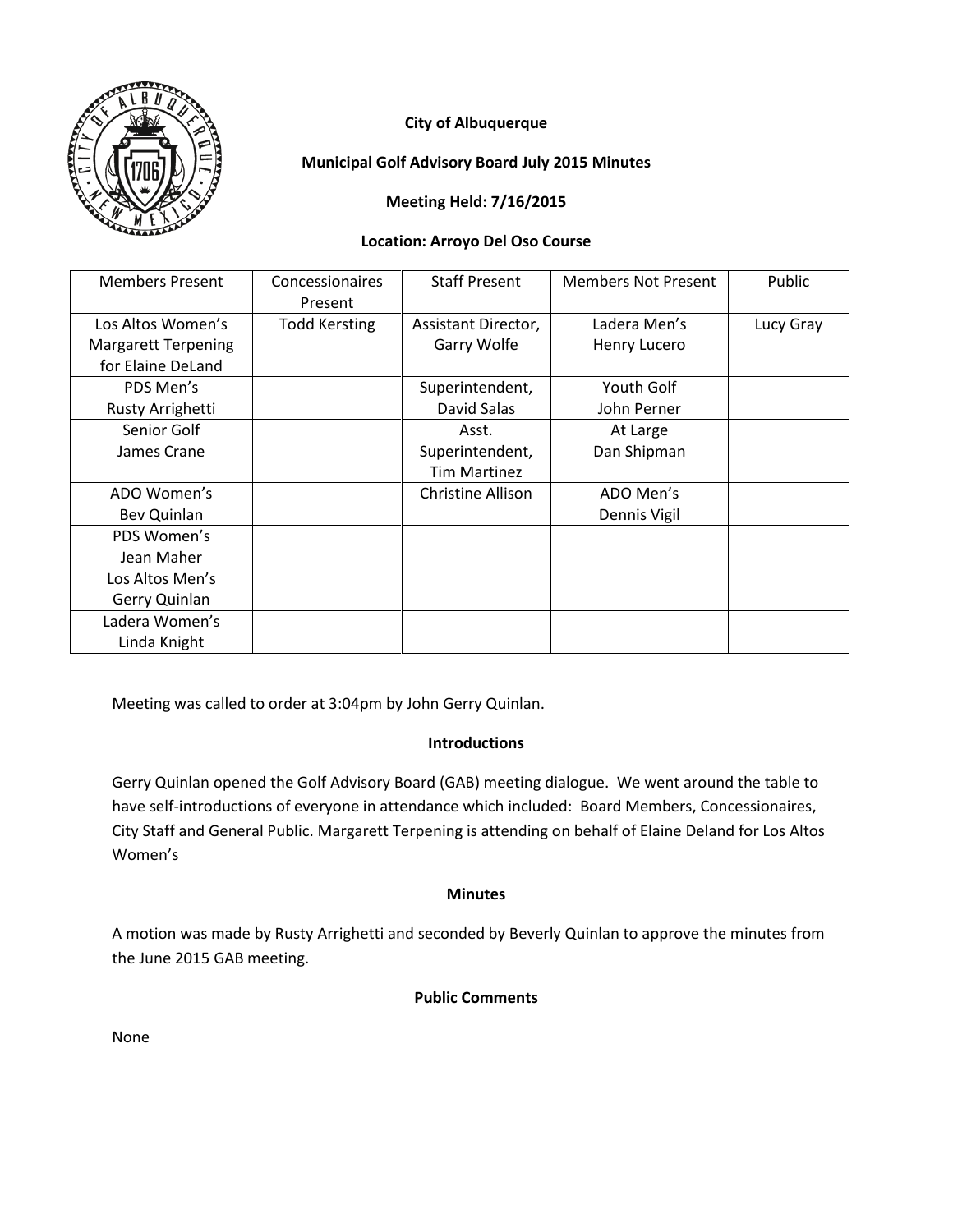#### **Golf Management Reports and Updates**

#### **Personnel Updates**

**David Salas:** David provided the following personnel status update: Not a lot of movement since last meeting. Los Altos Golf Course Supervisor position has been offered to Loisel Sotelo but is still not "official". Interviews were held for the B-20 position for Los Altos. ADO has two open positions - Irrigator and Mechanic. Ladera has two open positions - Mechanic and Operator. Puerto Del Sol is full. We have 11 temporary employees spread throughout all four courses. Golf Management has offered the M15 position and is waiting for HR to process.

#### **Rounds and Revenue**

**Tim Martinez:** Tim provided a Rounds and Revenue update through June 2015 FY15 - Golf Rounds YTD decreased by -3.24%. Revenues decreased by -1.17%.

**Gerry Quinlan**: Has not reviewed the detail income report and Tim Martinez offered to review it with him at our office.

### **Concessionaire Comments**

**Todd**: The course is looking good. (I) have not seen any brass button (weed) issues on the greens. Henry is doing a great job. Keep doing what you are doing. Commissioner Maggie Hart Stebbins came out to the golf course. She is open to help out with whatever she can in regards to safety lighting, parking lights, putting green lights.

**David Salas**: You can also talk to David Garduno to see if there are monies set a side.

**Garry W.:** How old are the lights?

**Todd:** They came from Los Altos.

**Garry W.:** I am currently working with the Department of Municipal Development (DMD ) for lights at Bullhead softball field. It might be possible to do the same at PDS. DMD has an allotted 3% of budget for energy savings.

**Todd**: I am talking to someone about energy savings, Ballast T20 replacements. He will forward the information to Garry W.

**Gerry**: What is the process for items that have to be paid for from CIP? If someone gives up the money can we identify where it goes to?

**Garry W.:** We can identify the needs. The money is hard to get.

### **Golf Advisory Board (GAB) Member Comments**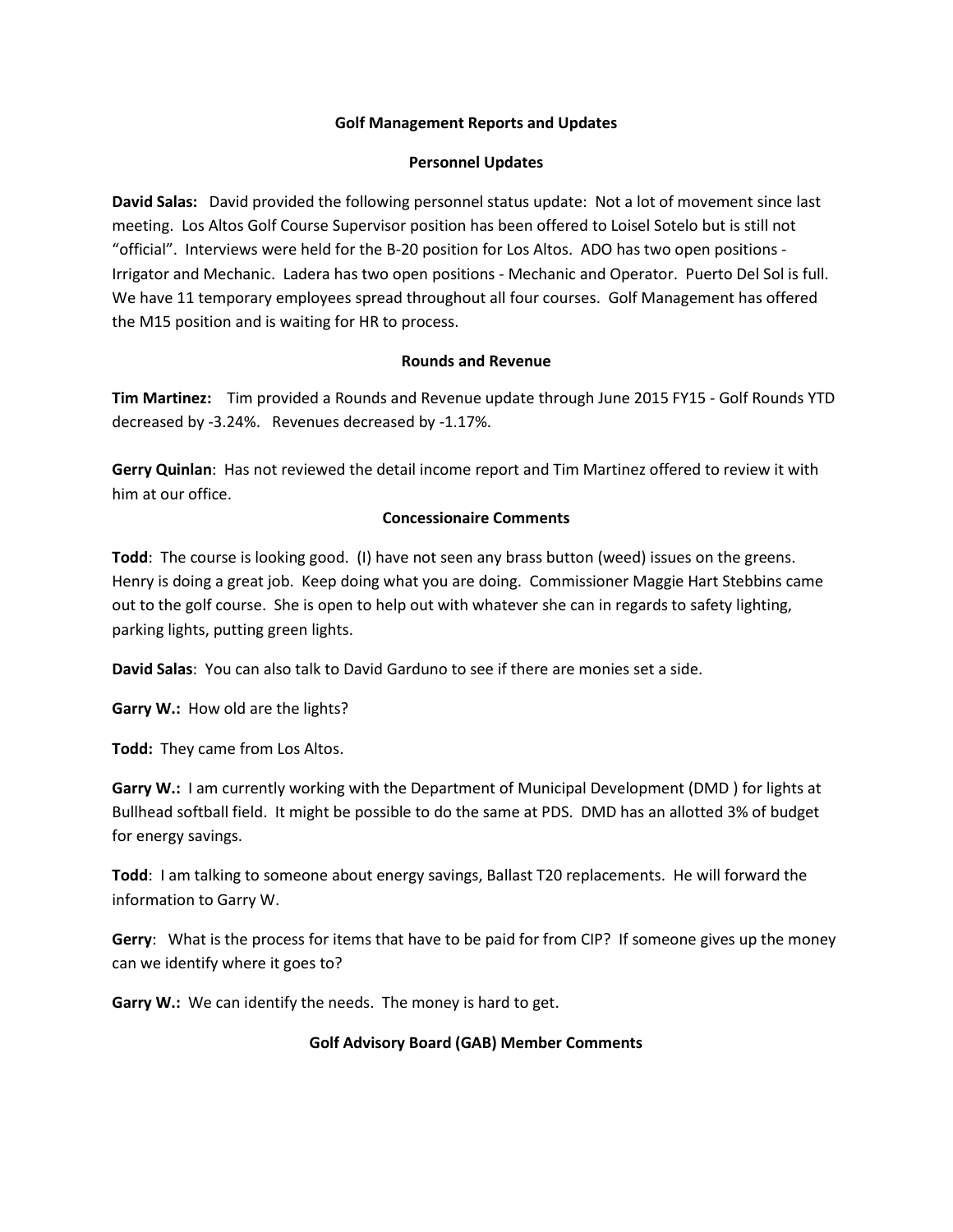**Jean:** The course is good. There are some patches on the fairway. Greens fee gift card cannot be run to see balance.

**Tim**: Management can look up how much remains on the cards. It's unfortunate, but due to the data formatting it would be difficult for us to email that information to the concessionaires. The pro shop should keep a paper trail to track the amount used for each gift card. Asking for an ID, writing down information, and the use of an index box could help with tracking the card amounts. It will come to an end with the new gift card system. Lot numbers will be given to each course and the dollar amount put on each card. The new Gift cards will be held in escrow until used. POS system will track use and the monies deposited, we'll have 100% accountability. The new POS system allowed for accountability. We just did not anticipate the full implementation taking so long. In the mean time we still have to honor the gift cards under NM law.

**Margarett**: Elaine says thank you for the stakes. Parking restripe still has not been done. How are the City cards renewed?

**David**: If the cards are expired they cannot be renewed at the courses. They would have to be renewed by Management. Garry W. is working on a program to have Concessionaires sell passes at the pro shop.

**Margaret**: Lucy gray is thinking about taking Elaine's position on the Board.

**Jim:** Ponds are stagnant and there are dead fish.

**David**: We are aware. Aquatic Consultants take care of the ponds. I will inquire as to why the fish are dying and if the solution is aerating the ponds.

**Jim:** RFP?

**David**: It closed on July 13, 2015. I am going to the City Clerk's office to pick up Proposals.

**Jim**: Will the GAB have any input?

**David:** Yes.

**Jim:** Fairway rough and bumpy, and rough is tall.

**David**: Fairway equipment is a problem, we are pulling resources together.

**Jim**: Jen is working on promos for the courses?

**Garry W.**: Yes. We are working on a Ladera specials. For example, specials for "bad" times specials. The Vendors for online tee times are being reviewed. We are looking at GolfNow. The cost will have to be approved from the 11<sup>th</sup> floor and the concessionaires. We will have a better idea as to the cost for utilizing their service this week.

**Jim:** (Hole) #11 there are pieces of sod. Why? There is dead fish fishing stinking up the course.